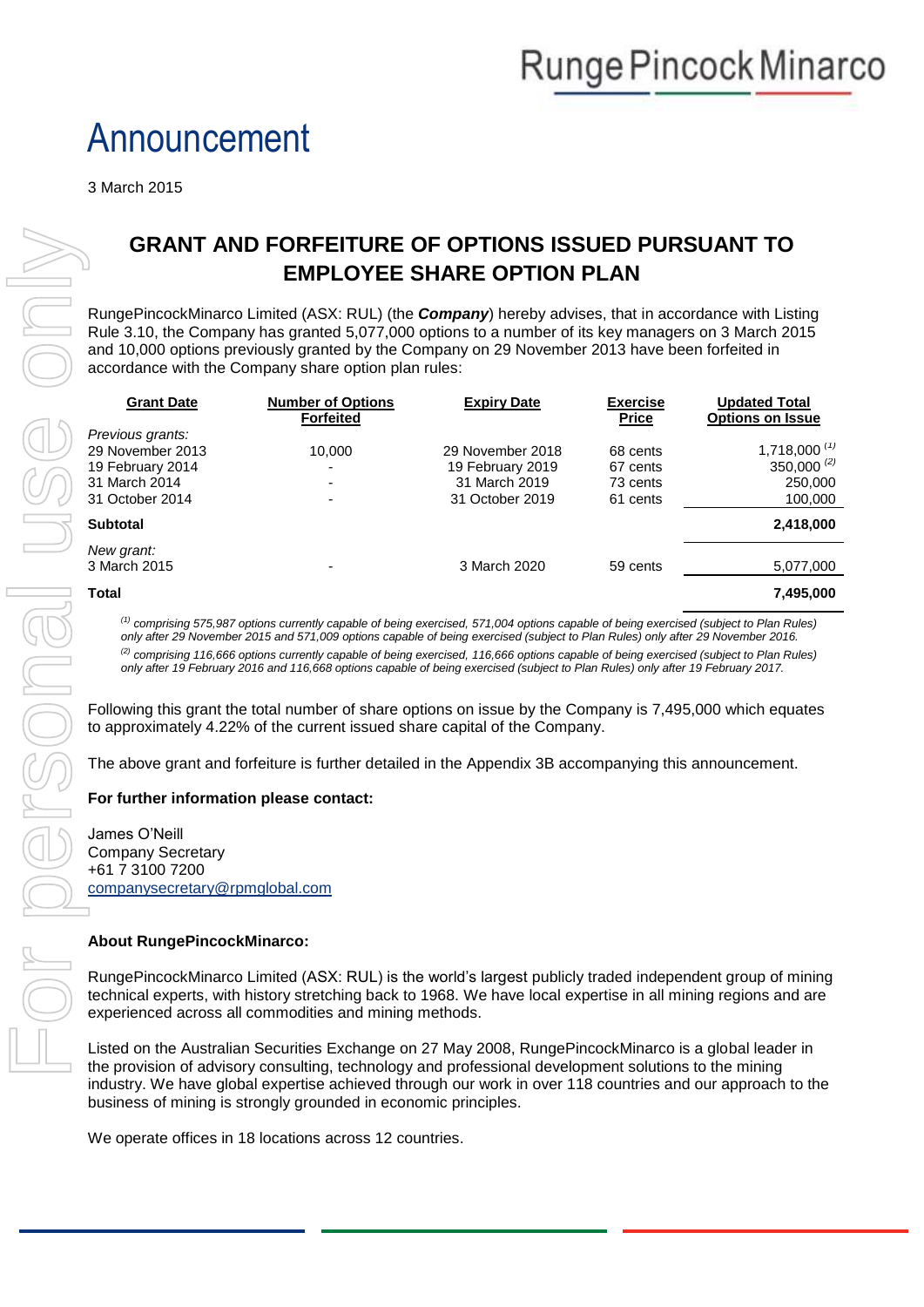*Rule 2.7, 3.10.3, 3.10.4, 3.10.5*

# **Appendix 3B**

## **New issue announcement, application for quotation of additional securities and agreement**

*Information or documents not available now must be given to ASX as soon as available. Information and documents given to ASX become ASX's property and may be made public.*

Introduced 01/07/96 Origin: Appendix 5 Amended 01/07/98, 01/09/99, 01/07/00, 30/09/01, 11/03/02, 01/01/03, 24/10/05, 01/08/12, 04/03/13

Name of entity

RungePincockMinarco Limited

ABN

17 010 672 321

We (the entity) give ASX the following information.

#### **Part 1 - All issues**

*You must complete the relevant sections (attach sheets if there is not enough space).*

1 +Class of +securities issued or to be issued

Options

5,077,000 Options

- 2 Number of <sup>+</sup>securities issued or to be issued (if known) or maximum number which may be issued
- 3 Principal terms of the +securities (e.g. if options, exercise price and expiry date; if partly paid +securities, the amount outstanding and due dates for payment; if +convertible securities, the conversion price and dates for conversion)

5,077,000 options over unissued ordinary shares in the Company at an exercise price of \$0.59 per share. The options are subject to vesting conditions and expire on 3 March 2020 or as adjusted in accordance with the Plan.

<sup>+</sup> See chapter 19 for defined terms.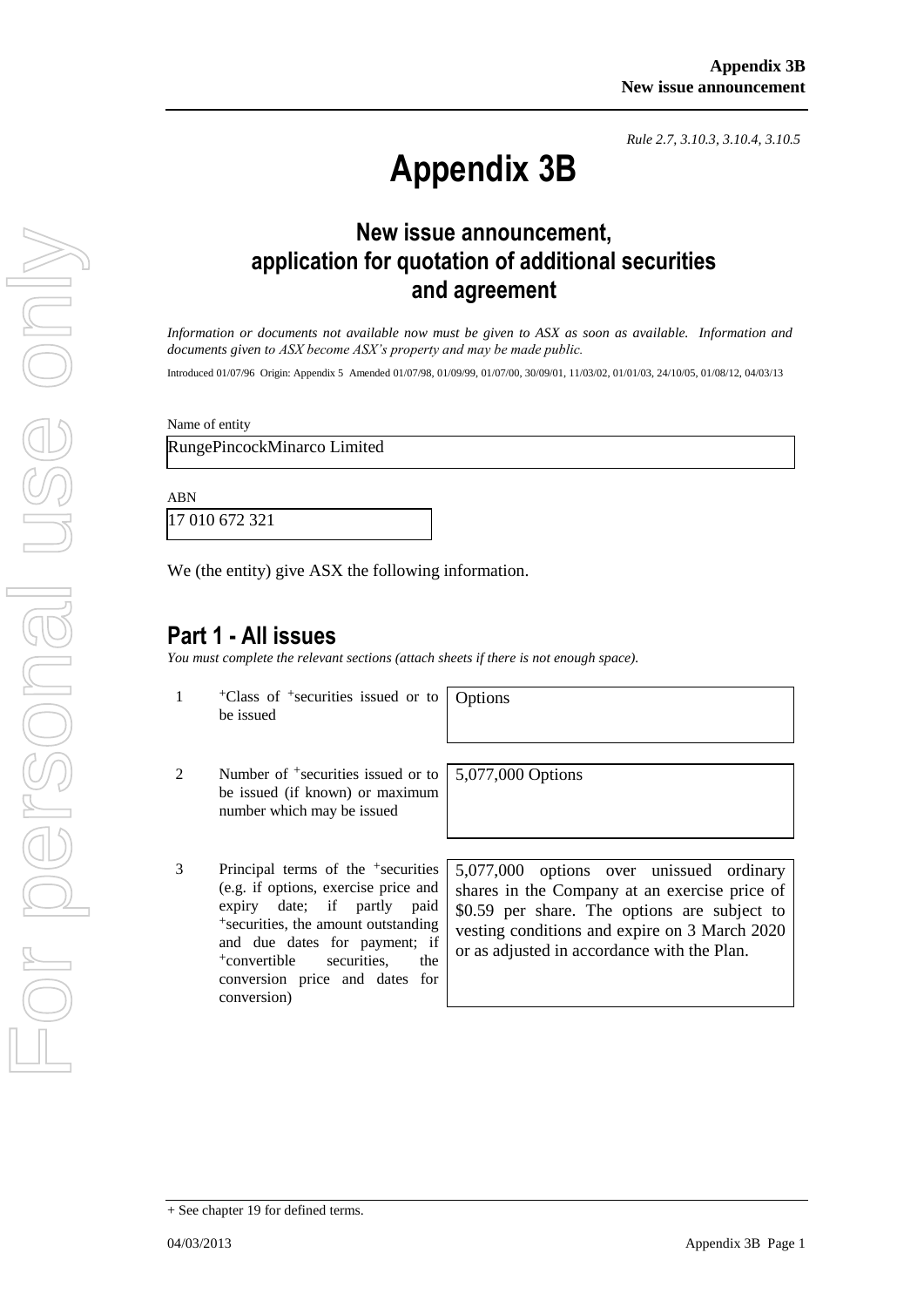| 4  | Do the <sup>+</sup> securities rank equally in<br>all respects from the <sup>+</sup> issue date<br>with an existing <sup>+</sup> class of quoted<br>+securities?                                                                                                                                                                                                                                                                                                       | On the exercise of options, the fully paid<br>ordinary shares issued as a result will rank<br>equally in all respects with existing ordinary<br>shares |
|----|------------------------------------------------------------------------------------------------------------------------------------------------------------------------------------------------------------------------------------------------------------------------------------------------------------------------------------------------------------------------------------------------------------------------------------------------------------------------|--------------------------------------------------------------------------------------------------------------------------------------------------------|
|    | If the additional <sup>+</sup> securities do not<br>rank equally, please state:<br>the date from which they do<br>$\bullet$<br>extent to<br>which<br>the<br>they<br>$\bullet$<br>participate<br>for<br>the<br>next<br>dividend, (in the case of a trust,<br>distribution)<br>interest<br><sub>or</sub><br>payment<br>the extent to which they do not<br>$\bullet$<br>rank equally, other than in<br>relation to the next dividend,<br>distribution or interest payment |                                                                                                                                                        |
| 5  | Issue price or consideration                                                                                                                                                                                                                                                                                                                                                                                                                                           | Nil                                                                                                                                                    |
|    |                                                                                                                                                                                                                                                                                                                                                                                                                                                                        |                                                                                                                                                        |
| 6  | Purpose of the issue<br>(If issued as consideration for the<br>acquisition<br>of<br>assets,<br>clearly<br>identify those assets)                                                                                                                                                                                                                                                                                                                                       | Options granted under the<br>RungePincockMinarco Limited Share Option<br>Plan                                                                          |
|    |                                                                                                                                                                                                                                                                                                                                                                                                                                                                        |                                                                                                                                                        |
| 6a | Is the entity an <sup>+</sup> eligible entity that<br>obtained<br>holder<br>has<br>security<br>approval under rule 7.1A?                                                                                                                                                                                                                                                                                                                                               | Yes                                                                                                                                                    |
|    | If Yes, complete sections $6b - 6h$<br>in relation to the $+$ securities the<br>subject of this Appendix 3B, and<br>comply with section 6i                                                                                                                                                                                                                                                                                                                             |                                                                                                                                                        |
| 6b | date<br>the security holder<br>The                                                                                                                                                                                                                                                                                                                                                                                                                                     | 24 October 2014                                                                                                                                        |
|    | resolution under rule 7.1A was<br>passed                                                                                                                                                                                                                                                                                                                                                                                                                               |                                                                                                                                                        |
| 6c | of <sup>+</sup> securities issued<br>Number                                                                                                                                                                                                                                                                                                                                                                                                                            | Not Applicable                                                                                                                                         |
|    | without security holder approval<br>under rule 7.1                                                                                                                                                                                                                                                                                                                                                                                                                     |                                                                                                                                                        |
| 6d | Number of <sup>+</sup> securities issued with                                                                                                                                                                                                                                                                                                                                                                                                                          | Not Applicable                                                                                                                                         |
|    | security holder approval under rule<br>7.1A                                                                                                                                                                                                                                                                                                                                                                                                                            |                                                                                                                                                        |
|    |                                                                                                                                                                                                                                                                                                                                                                                                                                                                        |                                                                                                                                                        |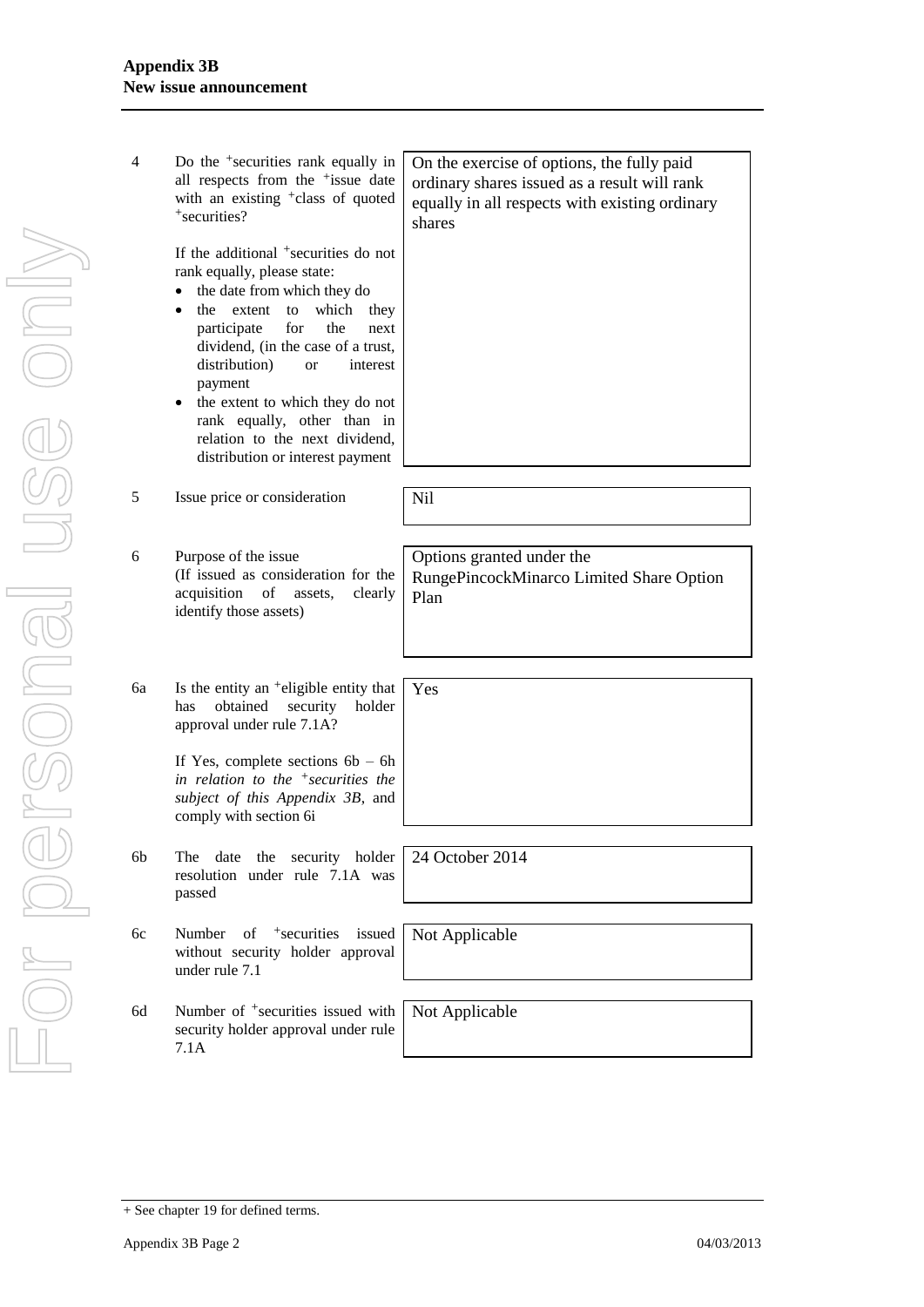- 6f Number of +securities issued under an exception in rule 7.2
- 6g If +securities issued under rule 7.1A, was issue price at least 75% of 15 day VWAP as calculated under rule 7.1A.3? Include the +issue date and both values. Include the source of the VWAP calculation.
- 6h If +securities were issued under rule 7.1A for non-cash consideration, state date on which valuation of consideration was released to ASX Market Announcements
- 6i Calculate the entity's remaining issue capacity under rule 7.1 and rule 7.1A – complete Annexure 1 and release to ASX Market Announcements
- 7 +Issue dates

Note: The issue date may be prescribed by ASX (refer to the definition of issue date in rule 19.12). For example, the issue date for a pro rata entitlement issue must comply with the applicable timetable in Appendix 7A.

Cross reference: item 33 of Appendix 3B.

8 Number and <sup>+</sup>class of all <sup>+</sup>securities quoted on ASX (*including* the <sup>+</sup>securities in section 2 if applicable)

| Number      | <sup>+</sup> Class            |
|-------------|-------------------------------|
| 177,653,062 | Fully paid ordinary<br>shares |
|             |                               |

Not Applicable (Options)

Not Applicable

Not applicable

Not applicable

26,647,959 (under rule 7.1) 17,765,306 (under rule 7.1A)

(See attached Annexure 1 for detail)

3 March 2015

<sup>+</sup> See chapter 19 for defined terms.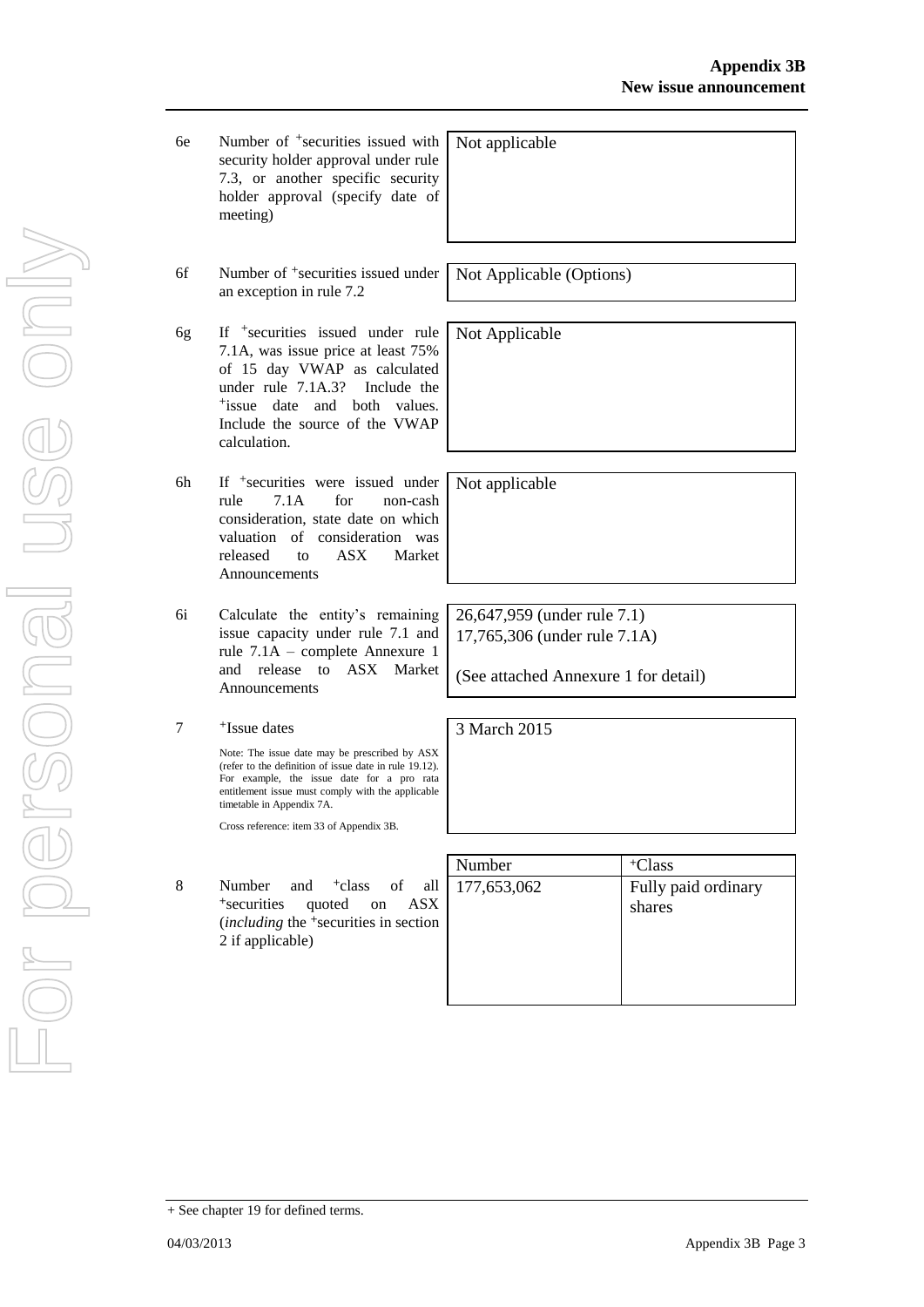|   |                                                                                                                                                           | Number    | <sup>+</sup> Class                                      |
|---|-----------------------------------------------------------------------------------------------------------------------------------------------------------|-----------|---------------------------------------------------------|
| 9 | Number and <sup>+</sup> class of<br>all<br>*securities not quoted on ASX<br><i>(including the <sup>+</sup>securities in section</i> )<br>2 if applicable) | 1,718,000 | Options exercisable at<br>\$0.68 expiring<br>29/11/2018 |
|   |                                                                                                                                                           | 350,000   | Options exercisable at<br>\$0.67 expiring<br>19/02/2019 |
|   |                                                                                                                                                           | 250,000   | Options exercisable at<br>\$0.73 expiring<br>31/03/2019 |
|   |                                                                                                                                                           | 100,000   | Options exercisable at<br>\$0.61 expiring<br>31/10/2019 |
|   |                                                                                                                                                           | 5,077,000 | Options exercisable at<br>\$0.59 expiring<br>03/03/2020 |

10 Dividend policy (in the case of a trust, distribution policy) on the increased capital (interests)

On the exercise of options, same as policy on all existing quoted ordinary Shares

## **Part 2 - Pro rata issue**

| 11 | holder<br>approval<br>security<br><b>Is</b><br>required?                                                 | Not applicable |
|----|----------------------------------------------------------------------------------------------------------|----------------|
| 12 | Is the issue renounceable or non-<br>renounceable?                                                       | Not applicable |
| 13 | Ratio in which the <sup>+</sup> securities will   Not applicable                                         |                |
|    | be offered                                                                                               |                |
| 14 | <sup>+</sup> Class of <sup>+</sup> securities to which the   Not applicable<br>offer relates             |                |
|    |                                                                                                          |                |
| 15 | <sup>+</sup> Record<br>determine<br>date<br>to<br>entitlements                                           | Not applicable |
|    |                                                                                                          |                |
| 16 | Will holdings on different registers<br>(or subregisters) be aggregated for<br>calculating entitlements? | Not applicable |
|    |                                                                                                          |                |

<sup>+</sup> See chapter 19 for defined terms.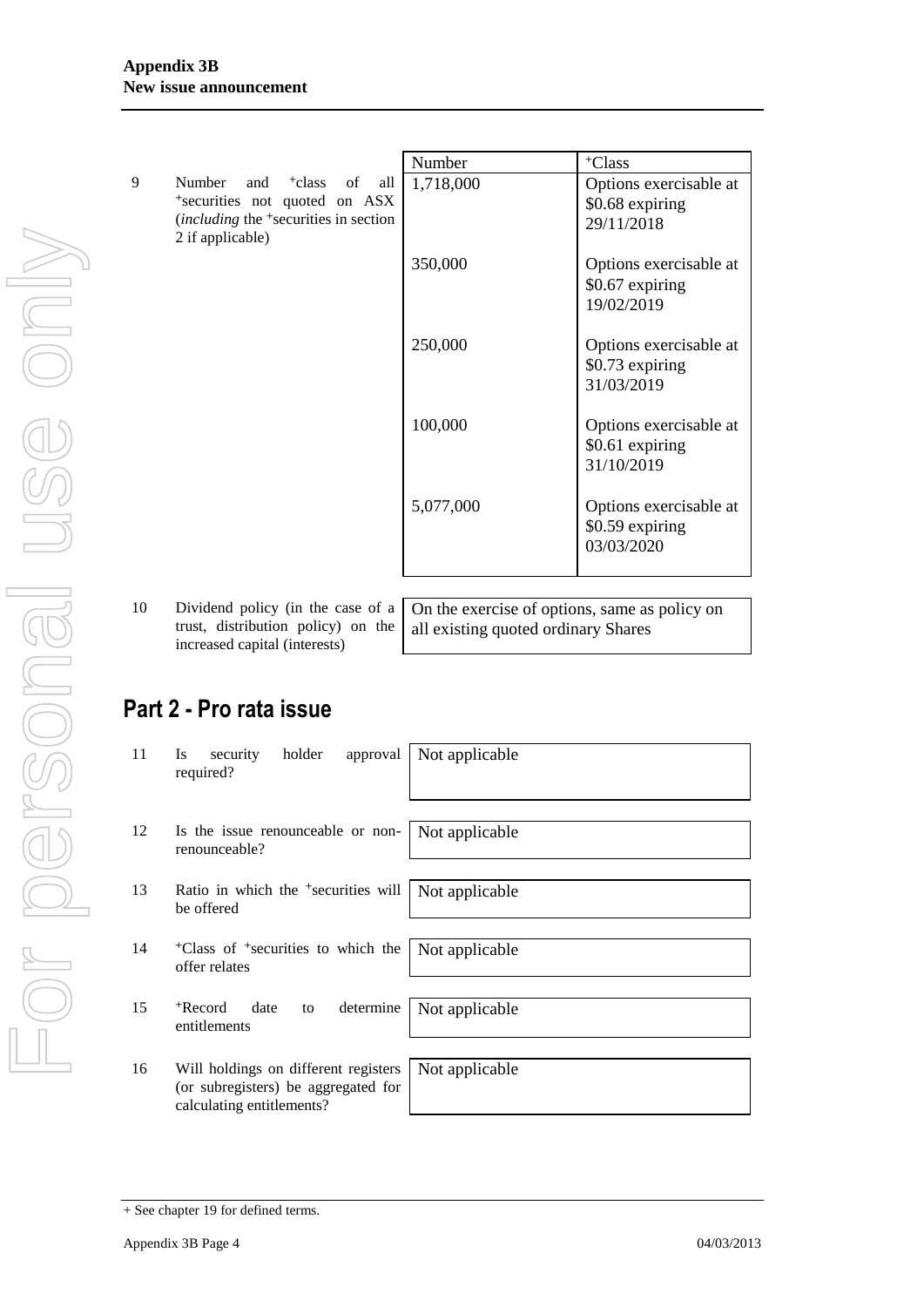| 17 | Policy for deciding entitlements in<br>relation to fractions                                                                                                            | Not applicable |
|----|-------------------------------------------------------------------------------------------------------------------------------------------------------------------------|----------------|
| 18 | Names of countries in which the<br>entity has security holders who will<br>not be sent new offer documents                                                              | Not applicable |
|    | Note: Security holders must be told how their<br>entitlements are to be dealt with.<br>Cross reference: rule 7.7.                                                       |                |
|    |                                                                                                                                                                         |                |
| 19 | Closing<br>date<br>for<br>of<br>receipt<br>acceptances or renunciations                                                                                                 | Not applicable |
| 20 | Names of any underwriters                                                                                                                                               | Not applicable |
|    |                                                                                                                                                                         |                |
| 21 | Amount of any underwriting fee or<br>commission                                                                                                                         | Not applicable |
| 22 | Names of any brokers to the issue                                                                                                                                       | Not applicable |
|    |                                                                                                                                                                         |                |
| 23 | Fee or commission payable to the<br>broker to the issue                                                                                                                 | Not applicable |
| 24 | Amount of any handling fee payable<br>to brokers who lodge acceptances<br>behalf<br>renunciations<br>on<br>- of<br><sub>or</sub><br>security holders                    | Not applicable |
| 25 | If the issue is contingent on security<br>holders' approval, the date of the<br>meeting                                                                                 | Not applicable |
| 26 | Date entitlement and acceptance<br>form and offer documents will be<br>sent to persons entitled                                                                         | Not applicable |
| 27 | If the entity has issued options, and<br>the terms entitle option holders to<br>participate on exercise, the date on<br>which notices will be sent to option<br>holders | Not applicable |
| 28 | Date rights trading will begin (if<br>applicable)                                                                                                                       | Not applicable |
| 29 | Date rights trading will end (if<br>applicable)                                                                                                                         | Not applicable |

<sup>+</sup> See chapter 19 for defined terms.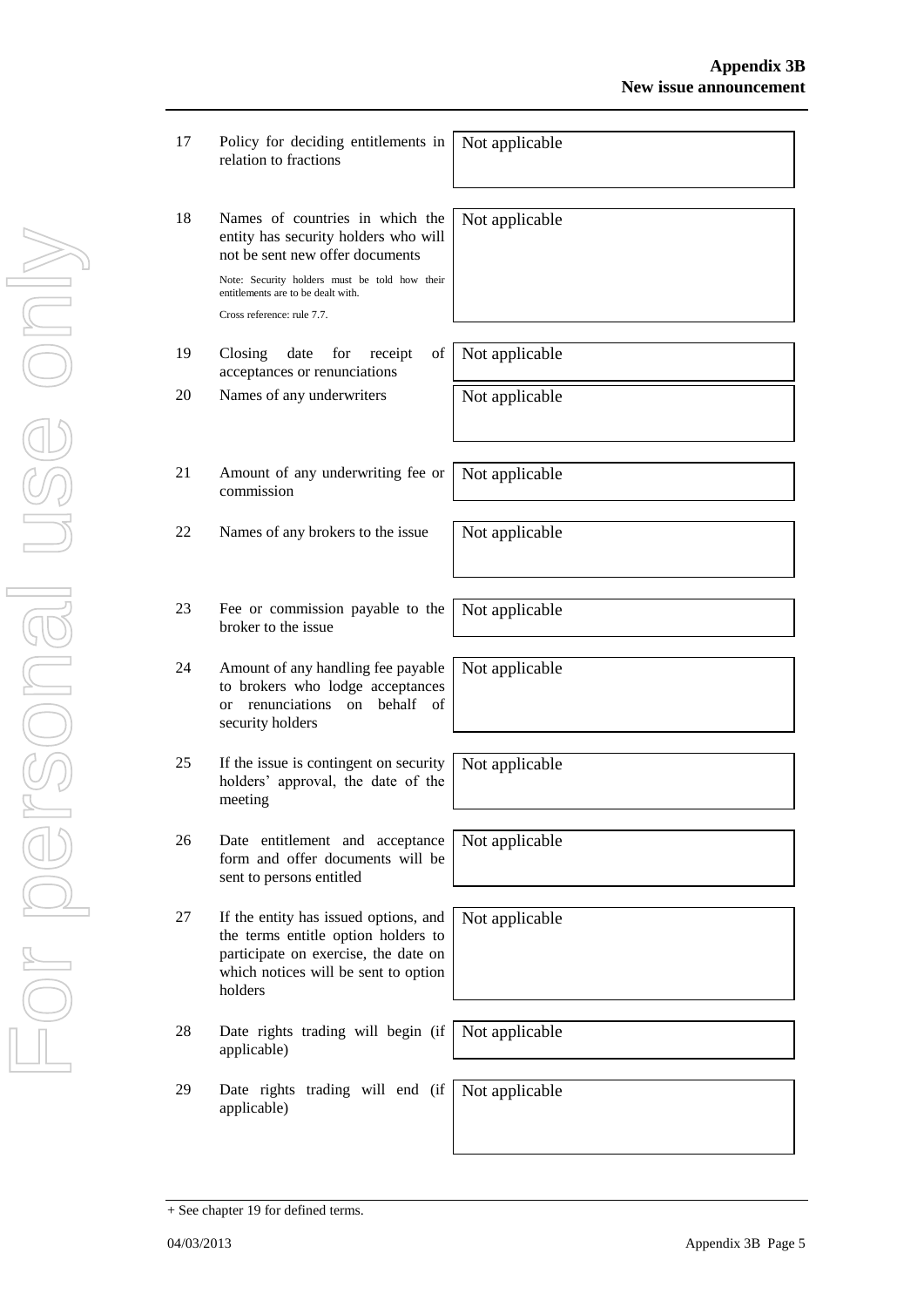| 30 | How do security holders sell their<br>entitlements <i>in full</i> through a<br>broker?                            | Not applicable |
|----|-------------------------------------------------------------------------------------------------------------------|----------------|
| 31 | How do security holders sell <i>part</i> of<br>their entitlements through a broker<br>and accept for the balance? | Not applicable |
| 32 | How do security holders dispose of<br>their entitlements (except by sale<br>through a broker)?                    | Not applicable |
| 33 | <sup>+</sup> Issue date                                                                                           | Not applicable |

### **Part 3 - Quotation of securities**

*You need only complete this section if you are applying for quotation of securities*

| 34  | Type of <sup>+</sup> securities<br>(tick one)                                                                                                                                                                                                                                           |
|-----|-----------------------------------------------------------------------------------------------------------------------------------------------------------------------------------------------------------------------------------------------------------------------------------------|
|     | (a) $\sqrt{\phantom{a}}$ +Securities described in Part 1                                                                                                                                                                                                                                |
| (b) | All other <sup>+</sup> securities<br>Example: restricted securities at the end of the escrowed period, partly paid securities that become fully paid, employee<br>incentive share securities when restriction ends, securities issued on expiry or conversion of convertible securities |

#### **Entities that have ticked box 34(a)**

#### **Additional securities forming a new class of securities**

*Tick to indicate you are providing the information or documents*

- - 35 If the <sup>+</sup> securities are <sup>+</sup>equity securities, the names of the 20 largest holders of the additional <sup>+</sup>securities, and the number and percentage of additional <sup>+</sup>securities held by those holders
- 36 If the <sup>+</sup> securities are <sup>+</sup>equity securities, a distribution schedule of the additional <sup>+</sup>securities setting out the number of holders in the categories 1 - 1,000 1,001 - 5,000 5,001 - 10,000 10,001 - 100,000 100,001 and over

37 A copy of any trust deed for the additional +securities

<sup>+</sup> See chapter 19 for defined terms.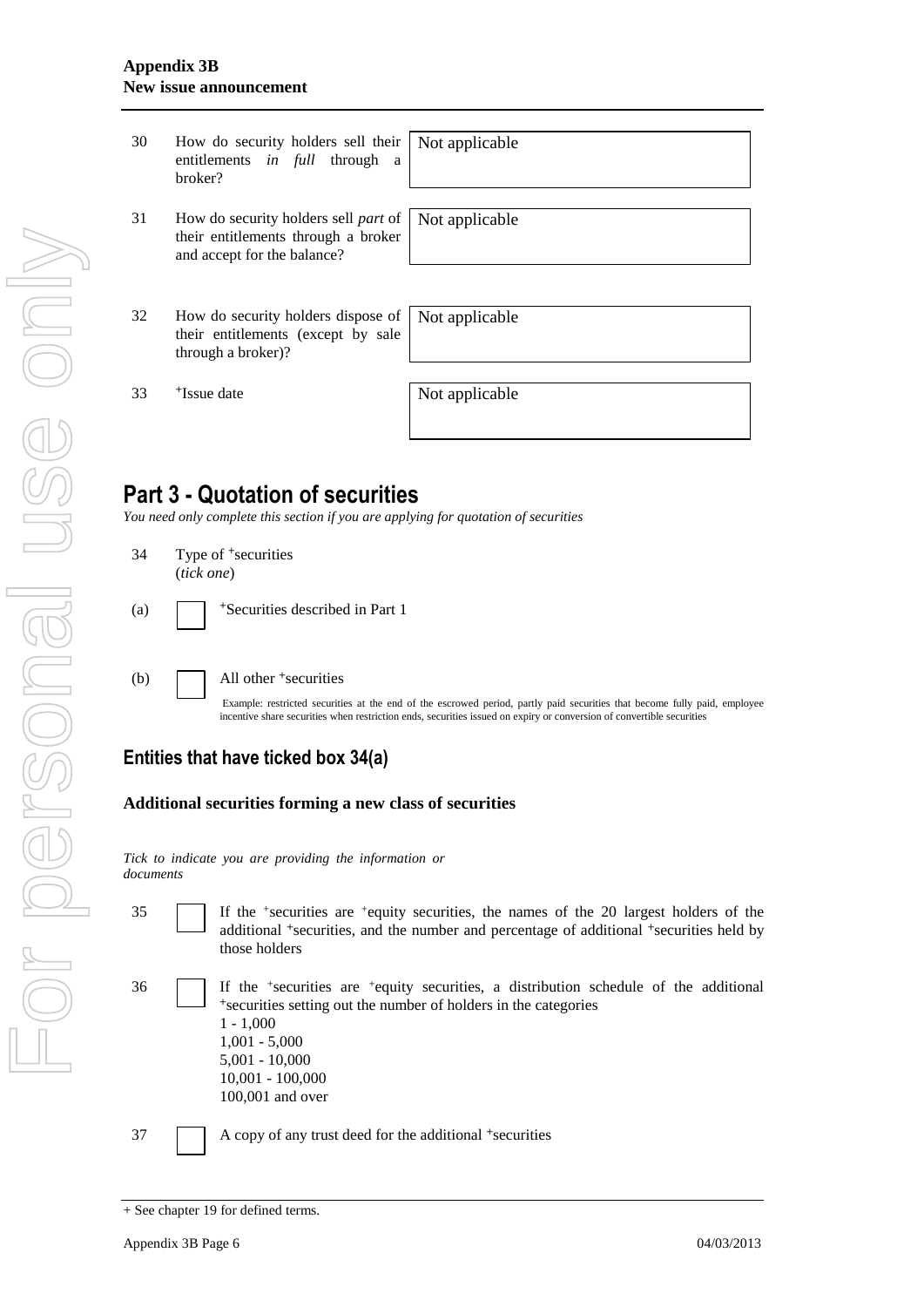+ See chapter 19 for defined terms.

38 Number of <sup>+</sup>securities for which

<sup>+</sup>quotation is sought 39 <sup>+</sup>Class of <sup>+</sup>securities for which quotation is sought Not applicable 40 Do the <sup>+</sup>securities rank equally in all respects from the <sup>+</sup>issue date with an existing <sup>+</sup>class of quoted <sup>+</sup>securities? Not applicable

Not applicable

If the additional <sup>+</sup>securities do not rank equally, please state:

- the date from which they do
- the extent to which they participate for the next dividend, (in the case of a trust, distribution) or interest payment
- the extent to which they do not rank equally, other than in relation to the next dividend, distribution or interest payment
- 41 Reason for request for quotation now

Example: In the case of restricted securities, end of restriction period

(if issued upon conversion of another <sup>+</sup>security, clearly identify that other <sup>+</sup>security)

42 Number and <sup>+</sup>class of all <sup>+</sup>securities quoted on ASX (*including* the <sup>+</sup>securities in clause 38)

| Number         | <sup>+</sup> Class |
|----------------|--------------------|
| Not applicable | Not applicable     |
|                |                    |
|                |                    |
|                |                    |
|                |                    |

Not applicable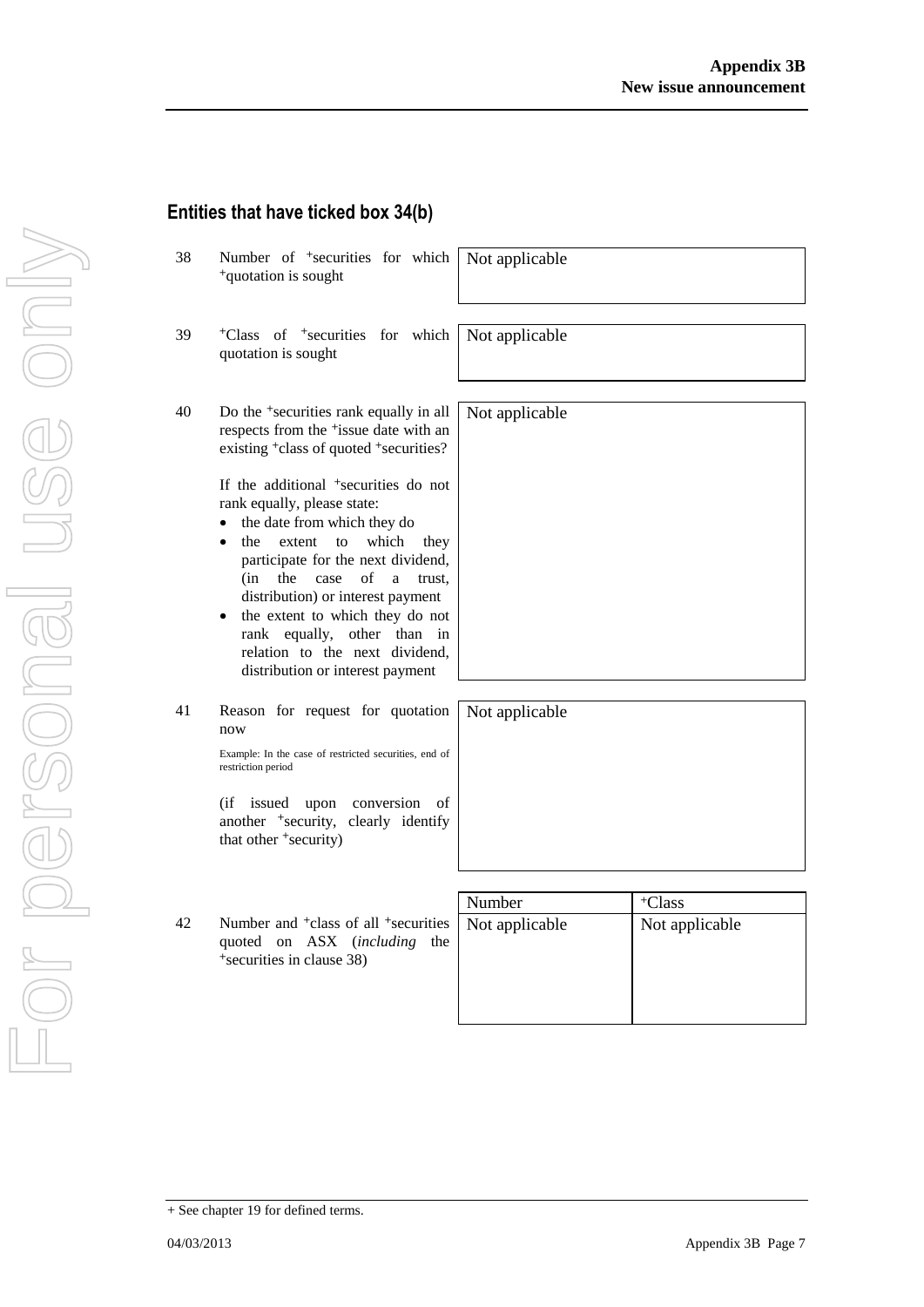#### **Quotation agreement**

- 1 <sup>+</sup>Quotation of our additional +securities is in ASX's absolute discretion. ASX may quote the +securities on any conditions it decides.
- 2 We warrant the following to ASX.
	- The issue of the +securities to be quoted complies with the law and is not for an illegal purpose.
	- There is no reason why those +securities should not be granted +quotation.
	- An offer of the <sup>+</sup>securities for sale within 12 months after their issue will not require disclosure under section 707(3) or section 1012C(6) of the Corporations Act.

Note: An entity may need to obtain appropriate warranties from subscribers for the securities in order to be able to give this warranty

- Section 724 or section 1016E of the Corporations Act does not apply to any applications received by us in relation to any +securities to be quoted and that no-one has any right to return any +securities to be quoted under sections 737, 738 or 1016F of the Corporations Act at the time that we request that the +securities be quoted.
- If we are a trust, we warrant that no person has the right to return the <sup>+</sup>securities to be quoted under section 1019B of the Corporations Act at the time that we request that the +securities be quoted.
- 3 We will indemnify ASX to the fullest extent permitted by law in respect of any claim, action or expense arising from or connected with any breach of the warranties in this agreement.
- 4 We give ASX the information and documents required by this form. If any information or document is not available now, we will give it to ASX before <sup>+</sup>quotation of the +securities begins. We acknowledge that ASX is relying on the information and documents. We warrant that they are (will be) true and complete.

 $=$   $=$   $=$   $=$   $=$   $=$ 

Sign here:  $\int \int_0^{\infty} \sqrt{U(L)} \, dL}$ (Company secretary)

Print name: James O'Neill.

<sup>+</sup> See chapter 19 for defined terms.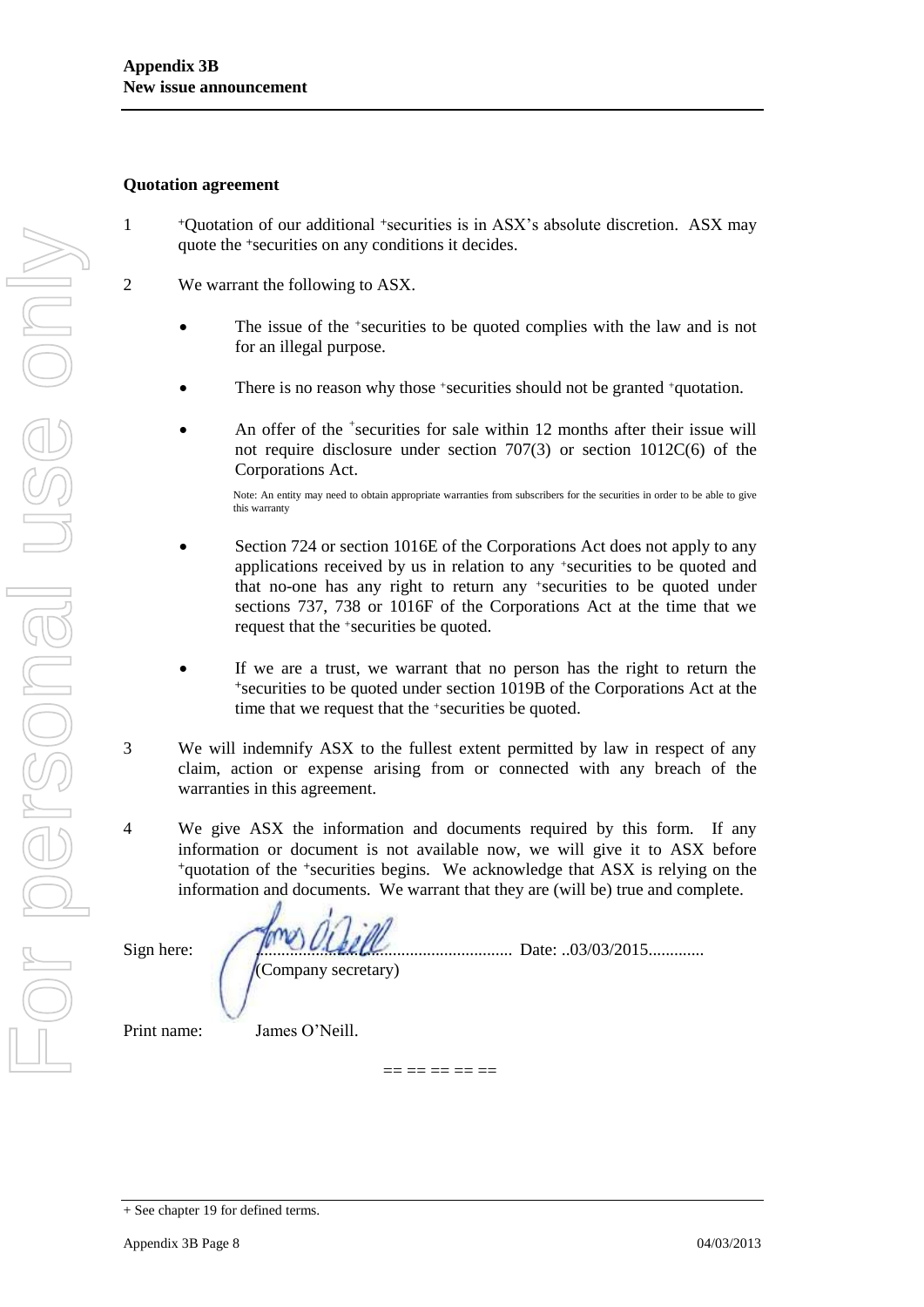## **Appendix 3B – Annexure 1**

## **Calculation of placement capacity under rule 7.1 and rule 7.1A for eligible entities**

Introduced 01/08/12 Amended 04/03/13

### **Part 1**

| Rule 7.1 – Issues exceeding 15% of capital<br>Step 1: Calculate "A", the base figure from which the placement<br>capacity is calculated                                                                                                     |                                                                                                                                                                                                                                                    |  |
|---------------------------------------------------------------------------------------------------------------------------------------------------------------------------------------------------------------------------------------------|----------------------------------------------------------------------------------------------------------------------------------------------------------------------------------------------------------------------------------------------------|--|
|                                                                                                                                                                                                                                             |                                                                                                                                                                                                                                                    |  |
| Add the following:                                                                                                                                                                                                                          | 36,301,179 comprising:                                                                                                                                                                                                                             |  |
| Number of fully paid <sup>+</sup> ordinary securities<br>$\bullet$<br>issued in that 12 month period under an<br>exception in rule 7.2                                                                                                      | 194,667 (exercise of options on 1 April<br>$\bullet$<br>2014, 20 May 2014 and 2 October 2014<br>- rule 7.2 exception 9)                                                                                                                            |  |
| Number of fully paid <sup>+</sup> ordinary securities<br>issued in that 12 month period with<br>shareholder approval                                                                                                                        | 1,106,512 (under the share purchase<br>$\bullet$<br>plan detailed in the Appendix 3B of 5<br>September 2014 - rule 7.2 exception 15)                                                                                                               |  |
| Number of partly paid +ordinary<br>$\bullet$<br>securities that became fully paid in that<br>12 month period<br>Note:<br>Include only ordinary securities here -<br>other classes of equity securities cannot                               | 35,000,000 ordinary shares (20,861,905<br>ordinary shares issued under ASX<br>Listing Rule 7.1 and 14,138,095 ordinary<br>shares issued under ASX Listing Rule<br>7.1A) issued by the Company under a<br>placement to institutional investors on 1 |  |
| be added<br>$\bullet$<br>Include here (if applicable) the securities<br>the subject of the Appendix 3B to which<br>this form is annexed<br>It may be useful to set out issues of<br>securities on different dates as separate<br>line items | August 2014 - ratified by shareholders<br>under Listing Rule 7.4 on 24 October<br>2014.                                                                                                                                                            |  |
| Subtract the number of fully paid +ordinary<br>securities cancelled during that 12 month<br>period                                                                                                                                          | $\mathbf 0$                                                                                                                                                                                                                                        |  |
| "А"                                                                                                                                                                                                                                         | 177,653,062                                                                                                                                                                                                                                        |  |

<sup>+</sup> See chapter 19 for defined terms.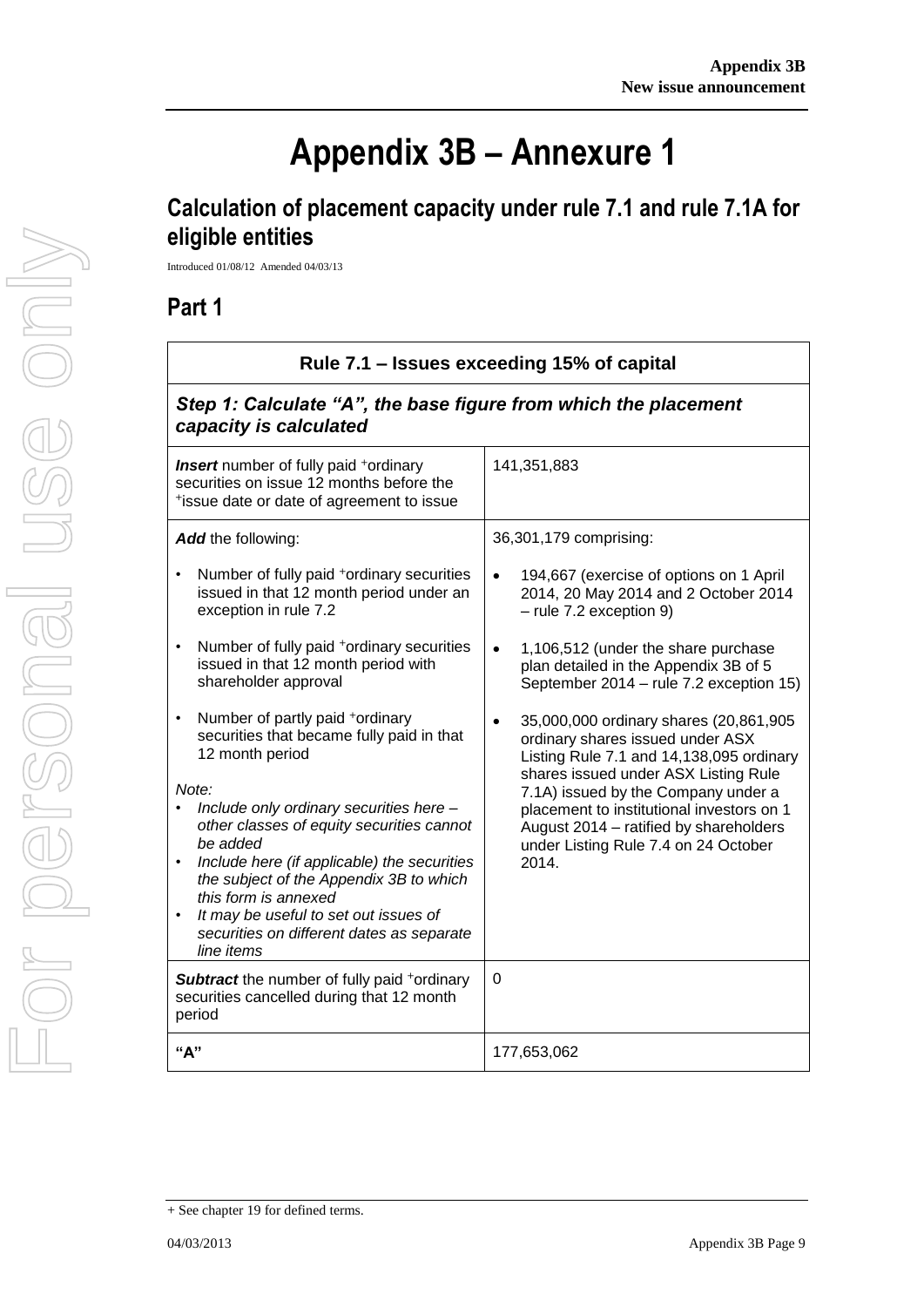| Step 2: Calculate 15% of "A"                                                                                                                                                                                                                                                                                                        |                                                                    |  |
|-------------------------------------------------------------------------------------------------------------------------------------------------------------------------------------------------------------------------------------------------------------------------------------------------------------------------------------|--------------------------------------------------------------------|--|
| "B"                                                                                                                                                                                                                                                                                                                                 | 0.15                                                               |  |
|                                                                                                                                                                                                                                                                                                                                     | [Note: this value cannot be changed]                               |  |
| Multiply "A" by 0.15                                                                                                                                                                                                                                                                                                                | 26,647,959                                                         |  |
| Step 3: Calculate "C", the amount of placement capacity under rule<br>7.1 that has already been used                                                                                                                                                                                                                                |                                                                    |  |
| <b>Insert</b> number of <sup>+</sup> equity securities issued<br>or agreed to be issued in that 12 month<br>period not counting those issued:                                                                                                                                                                                       | 0                                                                  |  |
| Under an exception in rule 7.2                                                                                                                                                                                                                                                                                                      |                                                                    |  |
| Under rule 7.1A<br>$\bullet$                                                                                                                                                                                                                                                                                                        |                                                                    |  |
| With security holder approval under rule<br>٠<br>7.1 or rule 7.4                                                                                                                                                                                                                                                                    |                                                                    |  |
| Note:<br>This applies to equity securities, unless<br>specifically excluded - not just ordinary<br>securities<br>Include here (if applicable) the securities<br>the subject of the Appendix 3B to which<br>this form is annexed<br>It may be useful to set out issues of<br>securities on different dates as separate<br>line items |                                                                    |  |
| "C"                                                                                                                                                                                                                                                                                                                                 | 0                                                                  |  |
| Step 4: Subtract "C" from ["A" x "B"] to calculate remaining<br>placement capacity under rule 7.1                                                                                                                                                                                                                                   |                                                                    |  |
| "A" x 0.15                                                                                                                                                                                                                                                                                                                          | 26,647,959                                                         |  |
| Note: number must be same as shown in<br>Step 2                                                                                                                                                                                                                                                                                     |                                                                    |  |
| Subtract "C"                                                                                                                                                                                                                                                                                                                        | 0                                                                  |  |
| Note: number must be same as shown in<br>Step 3                                                                                                                                                                                                                                                                                     |                                                                    |  |
| <b>Total</b> ["A" $\times$ 0.15] – "C"                                                                                                                                                                                                                                                                                              | 26,647,959                                                         |  |
|                                                                                                                                                                                                                                                                                                                                     | [Note: this is the remaining placement<br>capacity under rule 7.1] |  |

<sup>+</sup> See chapter 19 for defined terms.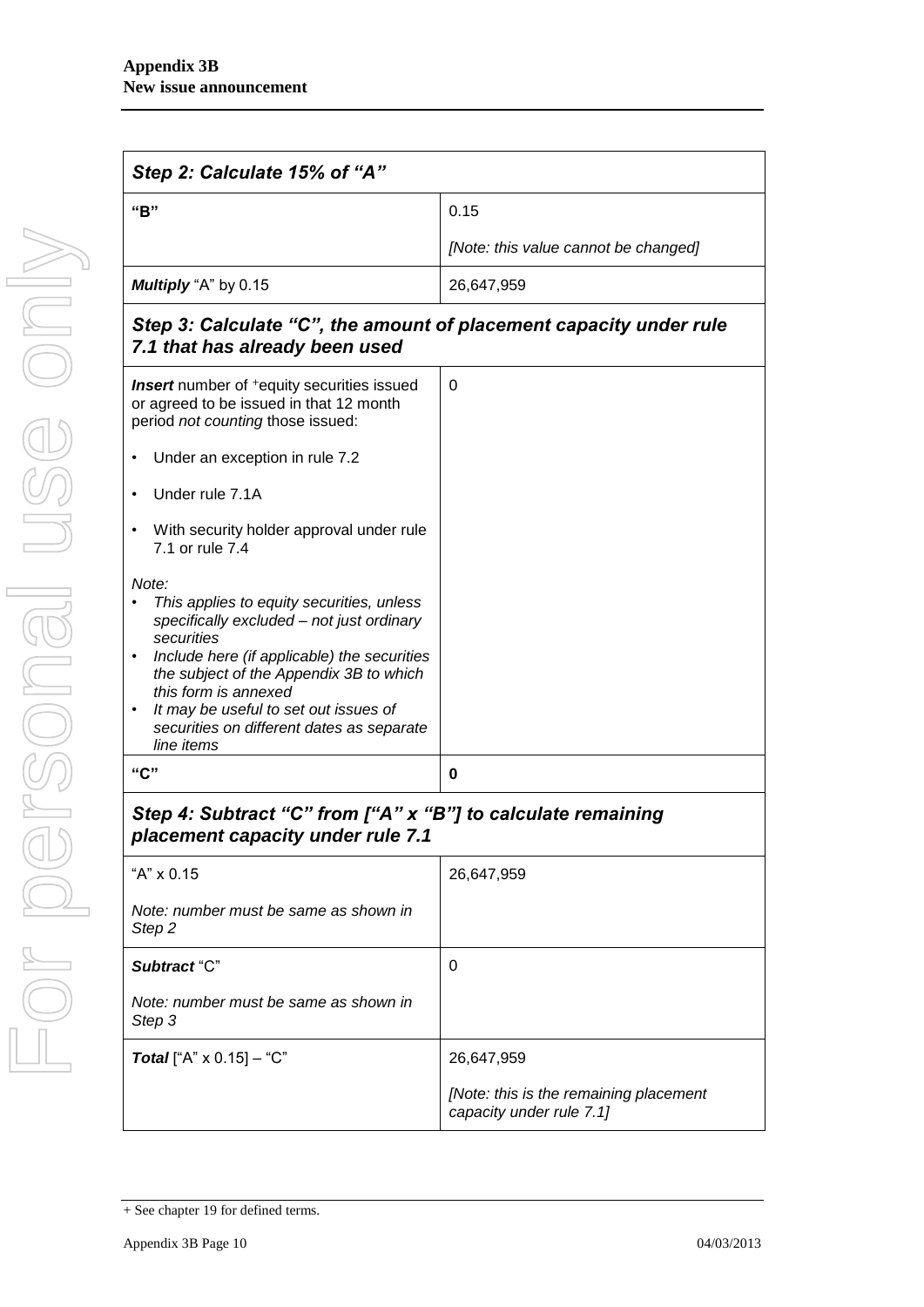### **Part 2**

|                                                                                                                                    | Rule 7.1A – Additional placement capacity for eligible entities |  |
|------------------------------------------------------------------------------------------------------------------------------------|-----------------------------------------------------------------|--|
| Step 1: Calculate "A", the base figure from which the placement<br>capacity is calculated                                          |                                                                 |  |
| "A"                                                                                                                                | 177,653,062                                                     |  |
| Note: number must be same as shown in<br>Step 1 of Part 1                                                                          |                                                                 |  |
| Step 2: Calculate 10% of "A"                                                                                                       |                                                                 |  |
| "D"                                                                                                                                | 0.10                                                            |  |
|                                                                                                                                    | Note: this value cannot be changed                              |  |
| Multiply "A" by 0.10                                                                                                               | 17,765,306                                                      |  |
| Step 3: Calculate "E", the amount of placement capacity under rule<br>7.1A that has already been used                              |                                                                 |  |
| <b>Insert</b> number of <sup>+</sup> equity securities issued<br>or agreed to be issued in that 12 month<br>period under rule 7.1A | 0                                                               |  |
| Notes:<br>This applies to equity securities - not                                                                                  |                                                                 |  |
| just ordinary securities<br>Include here $-$ if applicable $-$ the<br>$\bullet$                                                    |                                                                 |  |
| securities the subject of the Appendix<br>3B to which this form is annexed                                                         |                                                                 |  |
| Do not include equity securities issued<br>under rule 7.1 (they must be dealt with                                                 |                                                                 |  |
| in Part 1), or for which specific security<br>holder approval has been obtained                                                    |                                                                 |  |
| It may be useful to set out issues of                                                                                              |                                                                 |  |
| securities on different dates as separate<br>line items                                                                            |                                                                 |  |
| "E"                                                                                                                                | 0                                                               |  |

<sup>+</sup> See chapter 19 for defined terms.